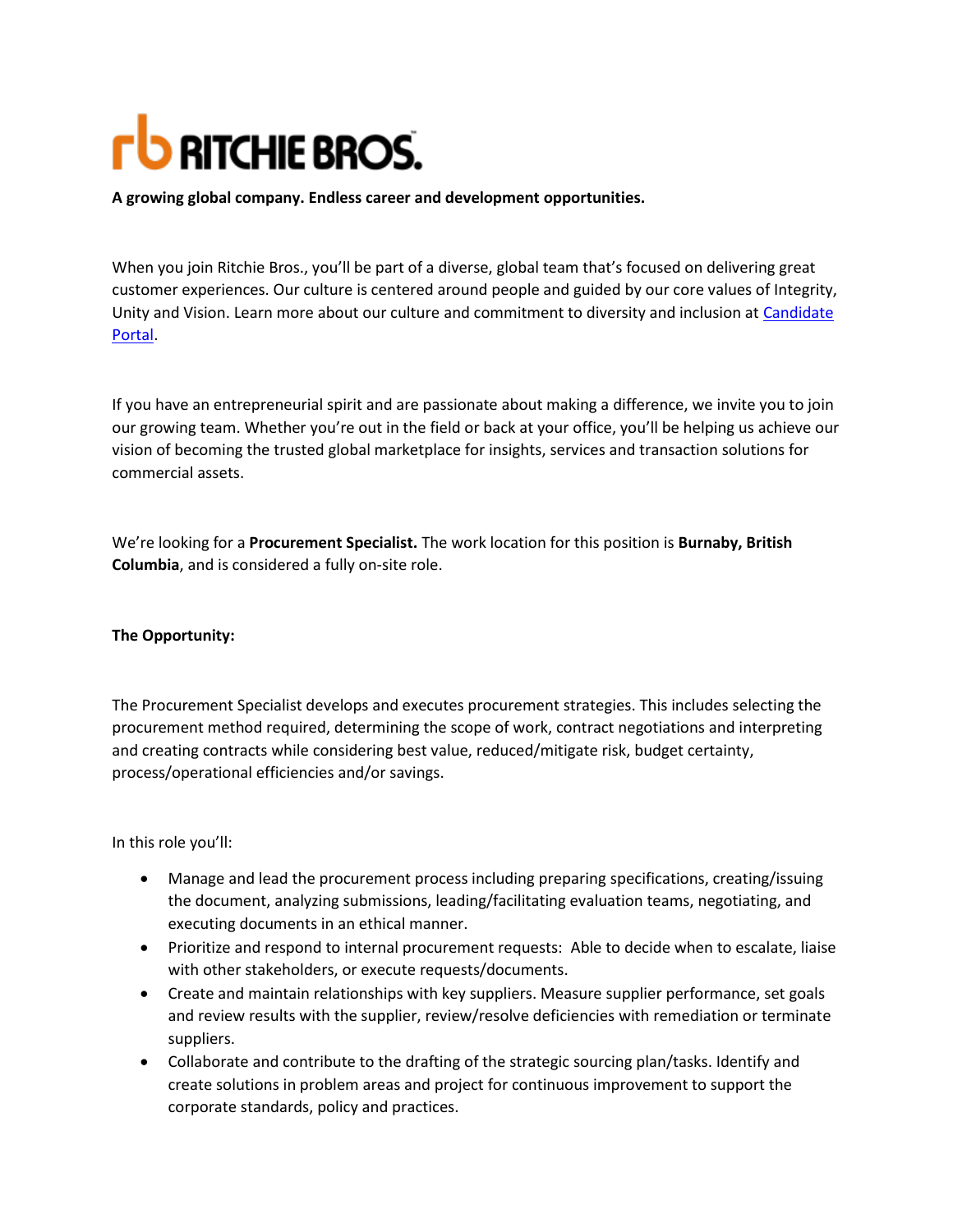- Liaise with Legal, Information Technology, related business units or other as required.
- Actively support the RB Unreserved Commitment to Safety: to send everyone home, every day, the way they came to work, by taking personal responsibility for your safety and safety of your team, co-workers and customers.

## **Here's what you bring:**

- Post-secondary education in Business.
- Completion of SCMA Supply Management Training Certificate and / or completion of a minimum of 2 levels in the SCMP Designated Program.
- Minimum 3 years of experience in the Purchasing field.
- Proficient with Microsoft Office Suite (intermediate Excel skills).
- Able to work independently, prioritize own work and assist coworker(s), recognize when to seek/provide advice on purchasing tasks.
- Ability to communicate effectively, both verbally and in writing.
- You are an organized team player, goal-oriented, able to multi-task, manage time efficiently, and pay high attention to details.

This job will require you to:

Travel on a limited basis to visit supplier sites and conferences.

## **What We Offer:**

Our success is built on the drive and dedication of our people. As we grow around the globe, there will be many opportunities to advance your career – we've proven this throughout our 60+ years in business. And, we'll take care of you along the way. Here's how:

- A multi-award-winning LEED gold-certified facility, in an exceptional park-like setting, featuring:
- A subsidized, multi-award-winning childcare centre.
- A subsidized cafeteria, dry cleaning services, and free parking.
- A workout facility, featuring advanced gym equipment, bike room, shower and changing facilities, and nutrition and fitness programs.
- Proximity to miles of Fraser River walking paths, plus shops, restaurants and services.

Ritchie Bros. has grown from a small-town auctioneer to a global asset management and disposition company. Through [our family of companies,](https://www.ritchiebros.com/) we help our customers buy and sell a wide range of used and unused equipment for construction, mining, transportation, agriculture, oil & gas, lifting & material handling, forestry & other industries.